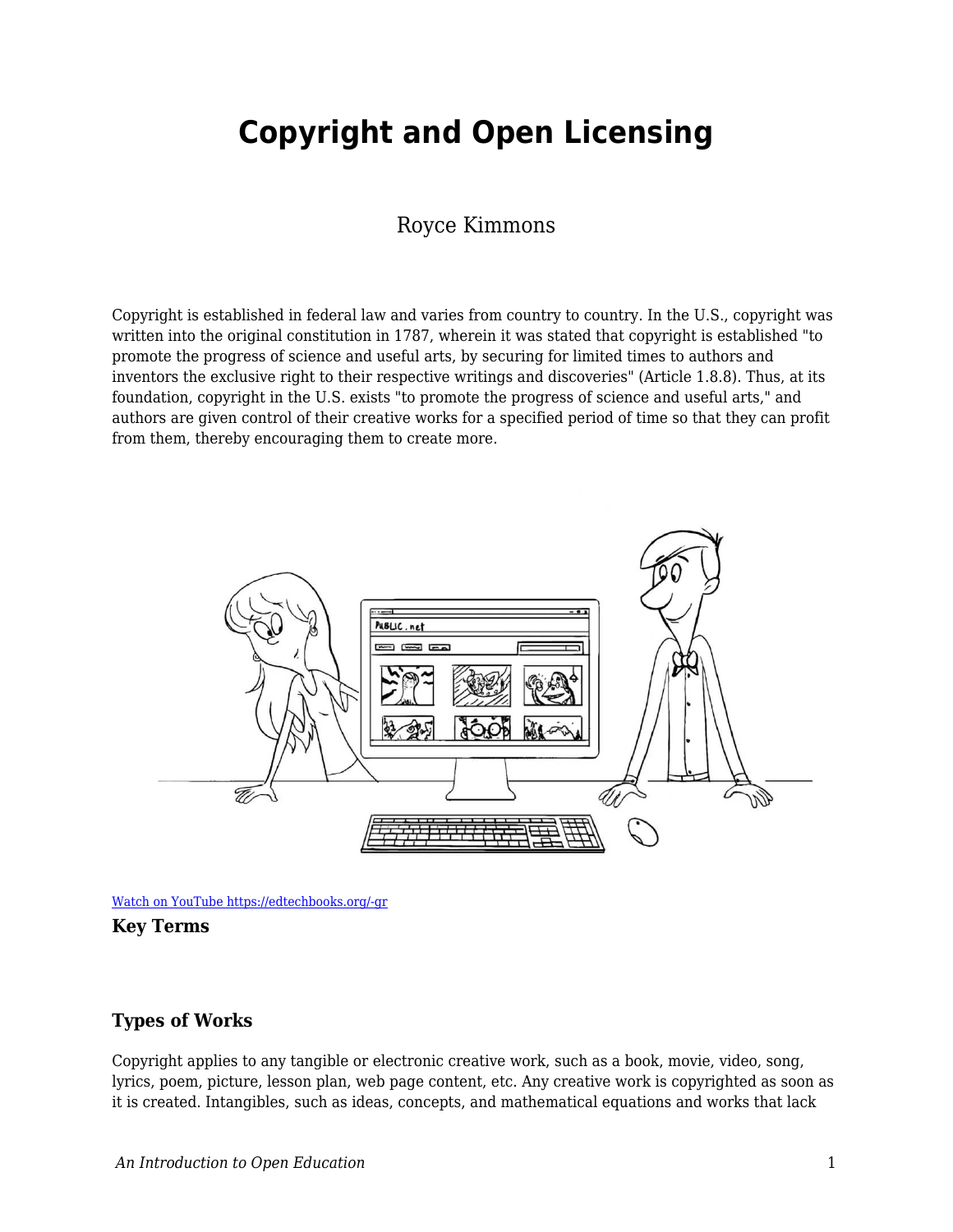originality cannot be copyrighted.

## **Gaining Copyright**

Since copyright applies as soon as a work is created, authors do not need to go through any process to copyright their works. They are copyrighted automatically. However, proving that you hold the copyright on your creative work is another matter. For instance, say that you write a novel and lend the manuscript to your neighbor to proofread. What is to prevent your neighbor from claiming that the novel is her creative work and, therefore, claiming to hold its copyright? To help in preventing and addressing copyright problems, the U.S. government allows copyright holders to register copyright with the [U.S. copyright office \[http://www.copyright.gov/\].](http://www.copyright.gov/) Thus, while an author does not need to do anything to copyright a work, they do need to go through a process if they would like to register the copyright of that work to safeguard against infringement.

## **The Copyright Symbol**

The copyright symbol may be placed on a work to remind and inform users of its copyright status: ©. However, the copyright symbol is only a reminder. The absence of the symbol does not mean that the work is not copyrighted, and the presence of the symbol is not proof that the work is copyrighted (as will be discussed further in the case of public domain works).

## **Ownership**

By default, the author of a work holds the copyright on that work. The main exception to this rule would be if the author was being paid by someone else to create the work and the author had signed a contract stating that work created while on-the-job belongs to the employer commonly known as "work for hire". Contracts might also stipulate that this depends upon when and where the work was created (during standard work hours vs. after work hours or in the office vs. at home). Some educator contracts state that creative works by an educator are owned by the educator, while others state that they are owned by the school or district. So, if you would like to know who holds the copyright of works you create as part of your job, you should check your teaching contract or contact your employer.

## **Usage**

Copyright generally means that others cannot use copyrighted material without the permission of the author and that permissions are restrictive. For instance, downloading a bootleg version of a movie is a violation of copyright, because you did not purchase the copy from the copyright holder. Further, even if you do purchase the movie from the copyright holder, you can only use the movie in the ways that the copyright holder allows (e.g., for private home use, not for public use). Thus, by purchasing a copy of a work, you do not "own" that work in the sense that you are not free to do whatever you like with it. You must still abide by any copyright restrictions placed on the work, which might determine how and where you use the work, your ability to make copies of the work, and your ability to modify the work.

## **Linking**

You can generally provide a web link to copyrighted material from your own materials without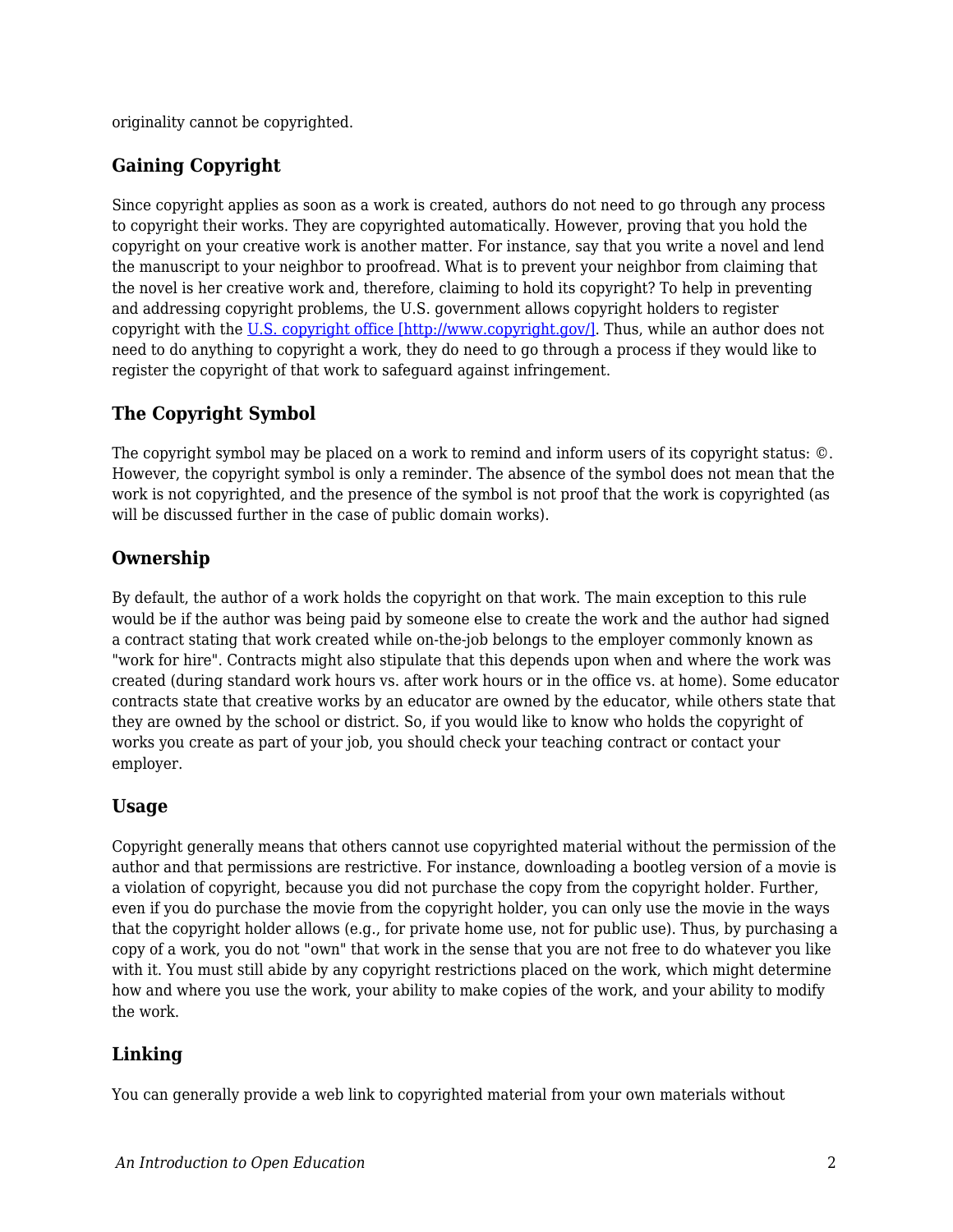permission from the copyright holder. This is different from copying/pasting the copyright material into your own work, because it allows the copyright holder to maintain control of their content and to generate revenue through web traffic. The primary exception to this rule would be if you provided a link to materials that should not be publicly accessible and, therefore, allowed your users to bypass restrictions placed on the content by the copyright holder.

## **Losing Copyright**

Copyright comes with a time limit. The purpose of this is that the U.S. government recognizes that copyright can only benefit the copyright holder for so long and that at some point copyright should expire. Currently, the U.S. copyright law states that copyright ends 70 years after the death of the author. Upon expiration, copyrighted materials move into the public domain. Copyrighted materials may also lose their copyright status under other conditions. For instance, a copyright holder may relinquish the copyright status on their work, thereby allowing it to pass into the public domain.

## **Copyright and Technology**

Advancing technologies, ranging from the player piano to the internet, have always had unintended consequences for copyright law, and copyright law has always been slow to keep up with advancing technologies. Copyright law has changed over time, but as new technologies empower us to share and use copyrighted materials in new ways and at greater scale, copyright law gradually changes in response.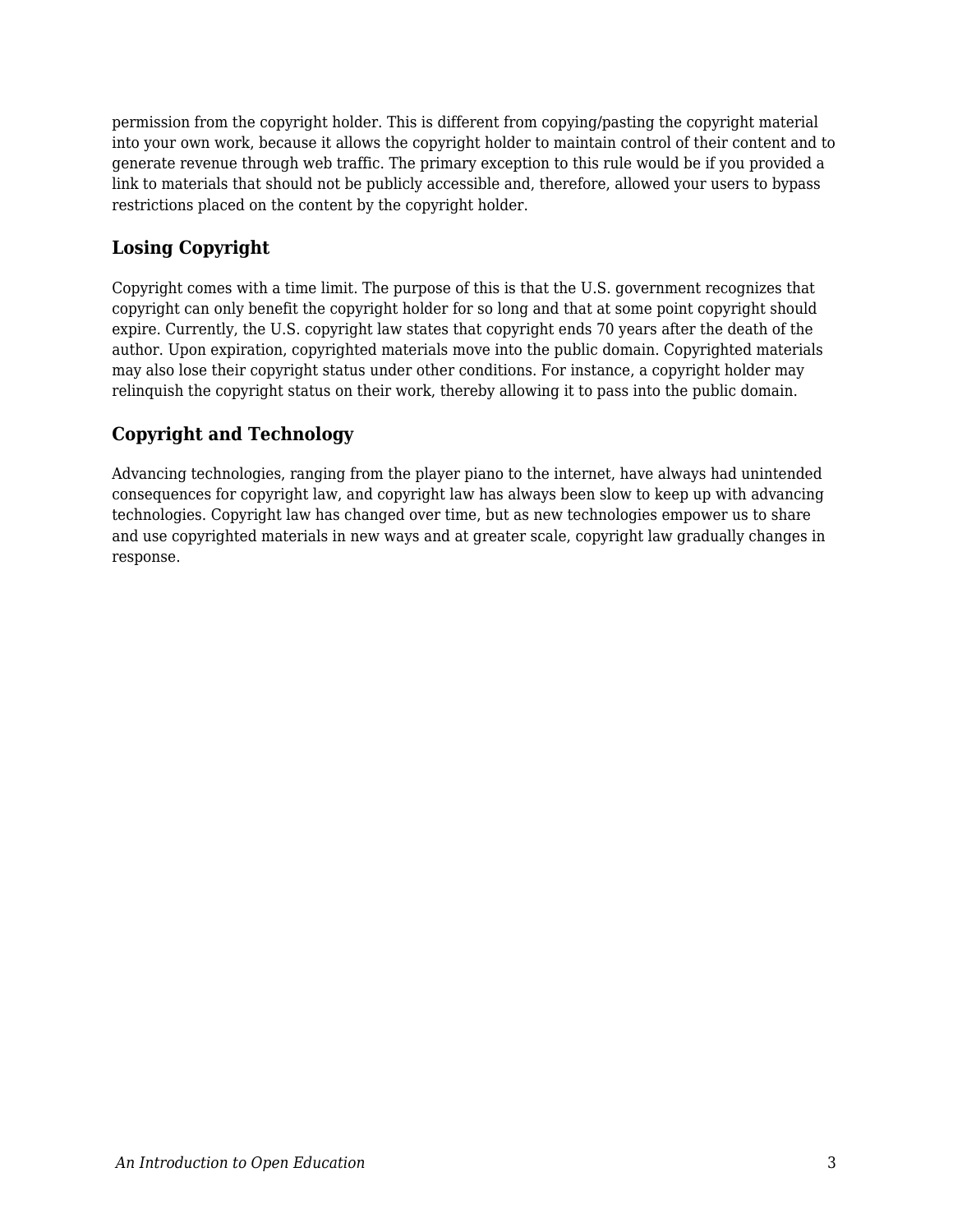## **Common Questions**

#### **Can I legally show my students videos from my Netflix account or other subscription streaming services?**

No. Your license agreement does not allow you to do this.

#### **When is a work copyrighted?**

As soon as it is created or published.

**Does a work need to be published to be copyrighted?**

No, though it must be in some physical form (e.g., manuscript, recording).

- **Does an author need to register their work in order for it to be copyrighted?** No. Authors may [register their work with the US copyright office](http://www.copyright.gov/help/faq/faq-register.html) to protect against infringement, but even unregistered works are copyrighted.
- **If something is labeled with a copyright symbol (i.e., ©), does that mean it is copyrighted?** Maybe. The symbol serves as a reminder, but the copyright might have expired.
- **If something is not labeled with a copyright symbol (i.e., ©), then is it copyrighted?** Maybe. Maybe not. The label has nothing to do with whether or not a work is copyrighted. The copyright label only serves to remind and to inform. If you see no label, you should assume that the work is copyrighted and look into the matter further.

#### **Can I link to copyrighted materials?**

In most cases, yes. Just be sure that you are linking to the resource as it is provided by the publisher (not uploaded to someone's personal server, etc.) and that your link does not bypass a copyright holder's login system.

**Can I embed copyrighted materials into my presentation or website (e.g., YouTube videos)?** That depends on the terms of the license that the copyright holder has released the content under. Generally, if a site like YouTube gives you an embed script, then you are able to use it (provided that you do not change the script, remove attribution, etc.).

#### **Additional Resources**

Some additional resources that may be useful for exploring these issues include the following:

- [Copyright Crash Course](http://copyright.lib.utexas.edu/)
- [Wikipedia: Copyright](http://en.wikipedia.org/wiki/Copyright)

## **Fair Use**

Fair Use is an exception or limitation to copyright law that allows you to use some copyrighted materials in particular circumstances without the copyright holder's permission. Specifically, if used for nonprofit educational purposes, some copyrighted materials may be used for teaching, but your use (a) should directly relate to your educational goals, (b) should only utilize a relatively small portion of the work, and (c) should not negatively impact the copyright holder's ability to profit from the work. Fair use means that copyright-restricted works can be used for educational purposes without permission under certain conditions. The four guiding principles that determine if use is fair are: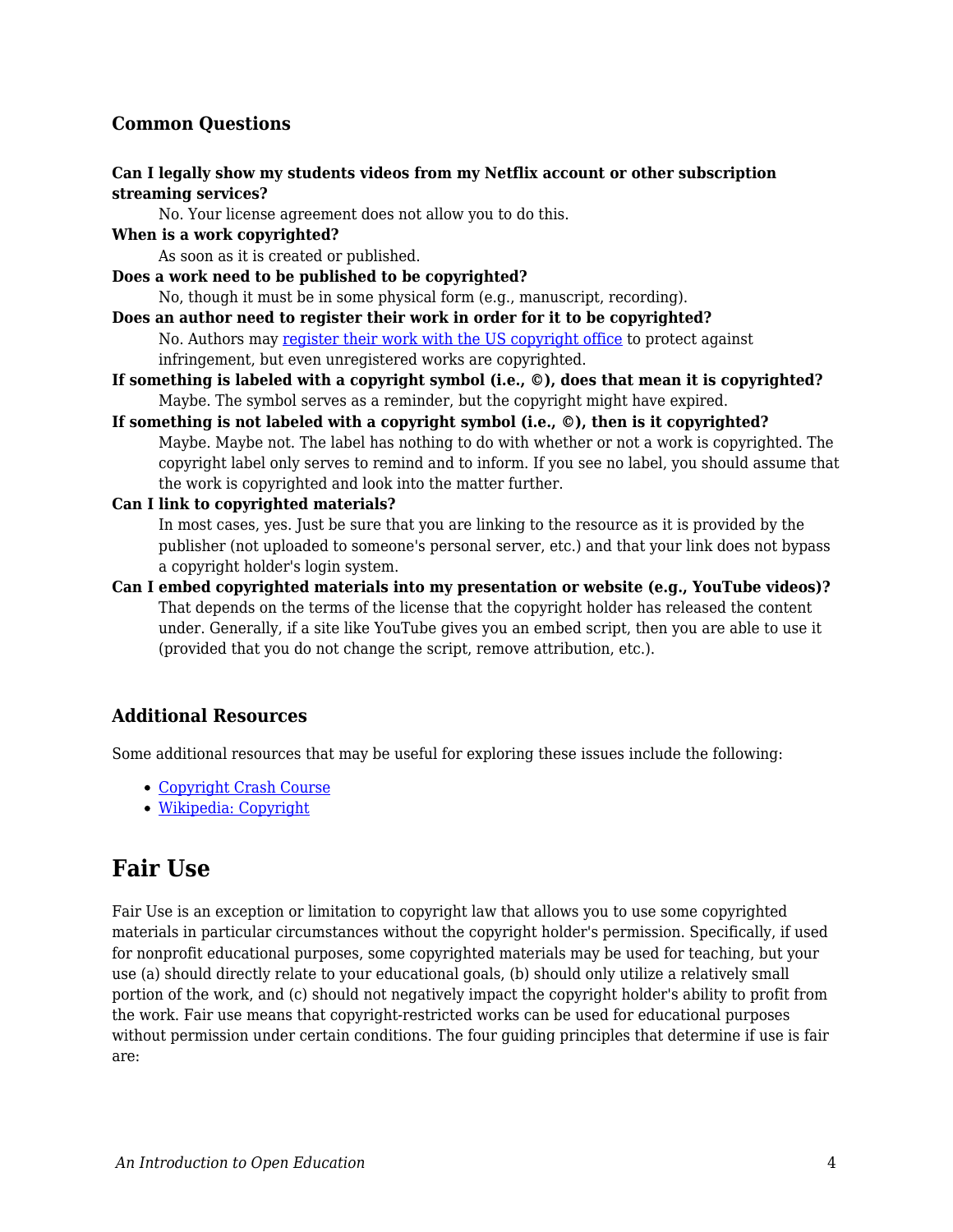## **"Fair Use" Guiding Principles**

- Nature of Use
- Type of Work
- Amount Used
- Commercial Impact

The first principle covers what you are doing with the content and whether your use aligns with the author's intended use. Fair use only applies to uses of works that are transformative in nature. This means that your intended use must be different from the author's intended use. Consider a novel. You can quote lines from a novel in a paper you write without permission from the novel's author, because you are writing the paper to analyze literary elements of the novel, not to tell a story. If, however, you took those same lines and placed them in your own novel, then that would not be an example of fair use, because your intended use would be the same as the original author's intended use. In education, this means that using someone else's educational content (e.g., an image from their textbook) would not generally be fair use, because your intent is the same as theirs (i.e., educational and, therefore, non-transformative).

The second principle gives greater flexibility in using informational or factual works than to artistic or creative works. Thus, copying a few pages from an encyclopedia is viewed as more conducive to fair use than doing the same with a detective novel, because the information's benefit to society is readily apparent.

The third principle ensures that you only use as much of the copyrighted material as is necessary to achieve your goal. Thus, quoting a line from a novel would be considered fair use, but copying multiple chapters of the novel for this purpose would not. This is both a quantitative and qualitative consideration, in that you should not use more than is needed but fair use also should avoid using the "heart" of a work.

And the fourth principle considers whether copyrighted material negatively impacts the author's ability to profit from it. If you copy an article to share with your class, this would prevent the copyright holder from selling access to the article, which would be a violation. However, if you were to copy only a paragraph of an article for this purpose, it is less feasible that the copyright holder would potentially lose money on this use. So, this use would be more defensible as fair use.

## **Examples**

If it weren't for fair use, you wouldn't even be able to write a paper that quoted a famous author without permission, which would be a serious matter for scholarly progress. Consider this quote from *The Fellowship of the Ring*:

All that is gold does not glitter, not all those who wander are lost; the old that is strong does not wither, deep roots are not reached by the frost. - J. R. R. Tolkien

Without fair use, the inclusion of this quote in a paper on literary analysis or on this website would be a copyright violation, because I did not seek the author's prior consent to make a copy of this text from his book or to distribute it online. However, my use in this case is a transformative use and is only large enough to make the educational point, so it is allowable. Would being able to read this quote on this website prevent someone from reading his book (thereby depriving the copyright owner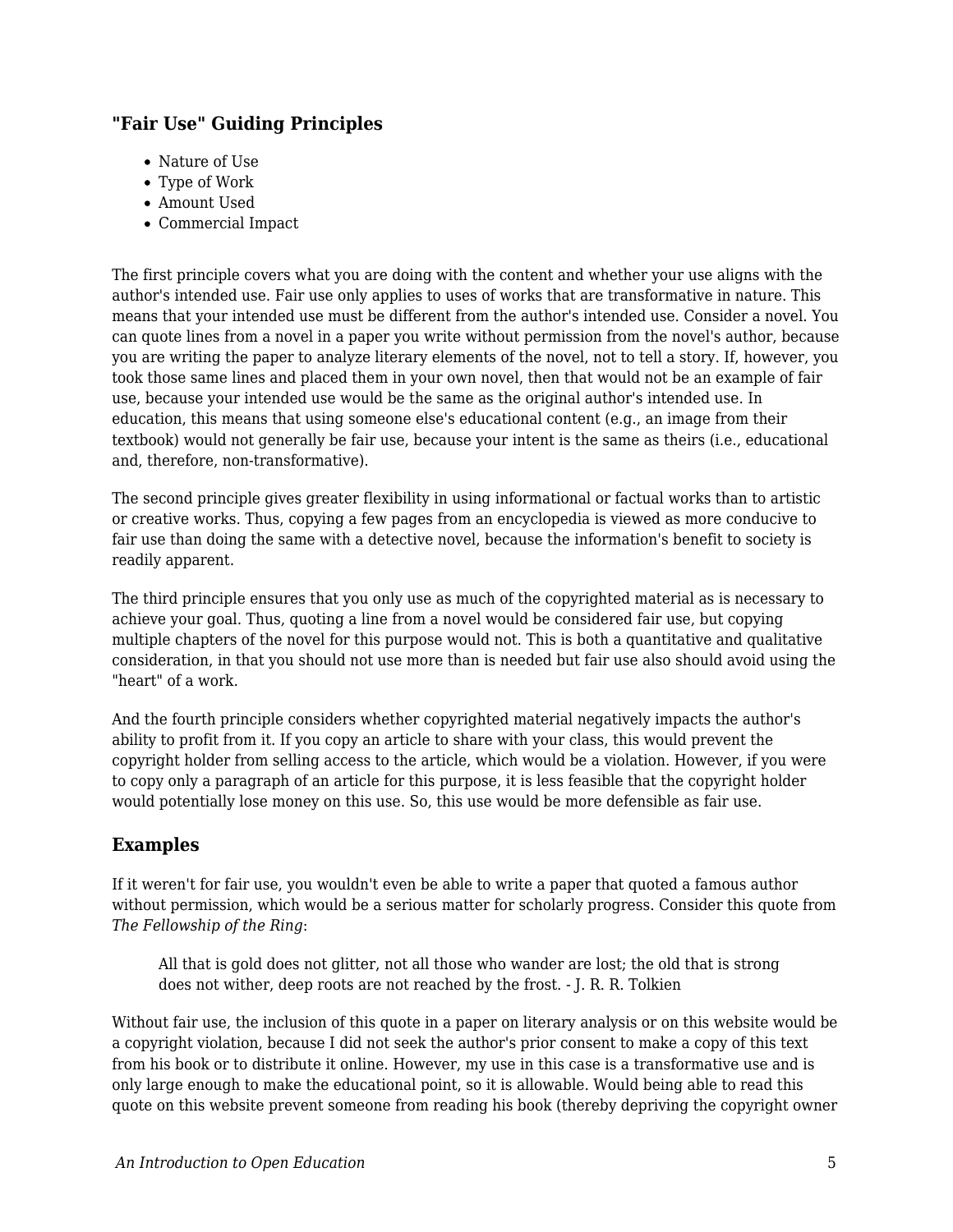of profits)? Certainly not. On the contrary, however, if I were to provide several chapters of Tolkien's book online without prior permission from the copyright holder, then this would certainly be a copyright violation that could be acted upon.

Similarly, copying another teacher's lesson plan, changing a few words, and posting it online would be a blatant copyright violation. Fair use becomes problematic in education if you are trying to use educational works in your own creations (e.g., materials created specifically for education, such as lesson plans or textbook chapters) and/or you are using too much (such that it might prevent the owner of the copyright from profiting from the work).

## **Guidelines**

To determine if a desired use of copyright-restricted material would fall under fair use, ask yourself four questions:

- 1. Use: Is the use transformative? (Yes = Fair Use)
- 2. Type: Is the work informational/factual in nature? (Yes = Fair Use)
- 3. Amount: Is the use minimal? (Yes = Fair Use)
- 4. Impact: Does the use negatively impact the copyright holder's ability to profit from the work?  $(No = Fair Use)$

Fair use is a judgement call, but the call is made based on the answers to these four questions. Thus, if your answer to all four questions aligns with fair use, then your use would likely be judged as fair. If the answer to one question does not align with fair use, then your use might still be fair, but it increases the potential for it to be judged otherwise. And so forth. In many court cases, uses that met three criteria have been deemed as fair, and in others, uses that only met one or two criteria have been deemed as fair, but there is never any guarantee. In short, only a judge can determine if use is fair, but a judge would use these four guidelines in making the determination.

## **Institutional Rules**

To help safeguard their institutions and employees, many schools will adopt rules for interpreting fair use. For instance, some institutions will allow copyrighted materials to be used up to a certain percent of the work (e.g., a section of a book can be copied as long as it constitutes 10% or less of the entire book). These rules are not perfect reflections of the law but are rather interpretations intended to protect.

Here's a comparison. Let's pretend that 55 mph is the speed limit throughout the U.S. but that the government allows for people to exceed this speed limit "a reasonable amount" in particular cases of emergency. If such a law existed, it would be up to judges to determine if any case of traveling faster than 55 mph constituted a legitimate emergency case and if the actual speed was reasonable. Like copyright, this law sounds fairly fuzzy. Let's also say that you are a bus driver and your school has a rule that this law means that you should only exceed the speed limit if a child is hurt and in these cases you should never go faster than 65 mph. Though this is not actually what the law says, it is your school's interpretation of the law and is intended to keep you and the school safe.

Thus, when considering institutional rules, you should recognize that they are intended to prevent you from breaking a rather fuzzy law but that they also may not entirely reflect what the law actually states. In any case, you are safest abiding by your institutional rules for fair use, because this helps to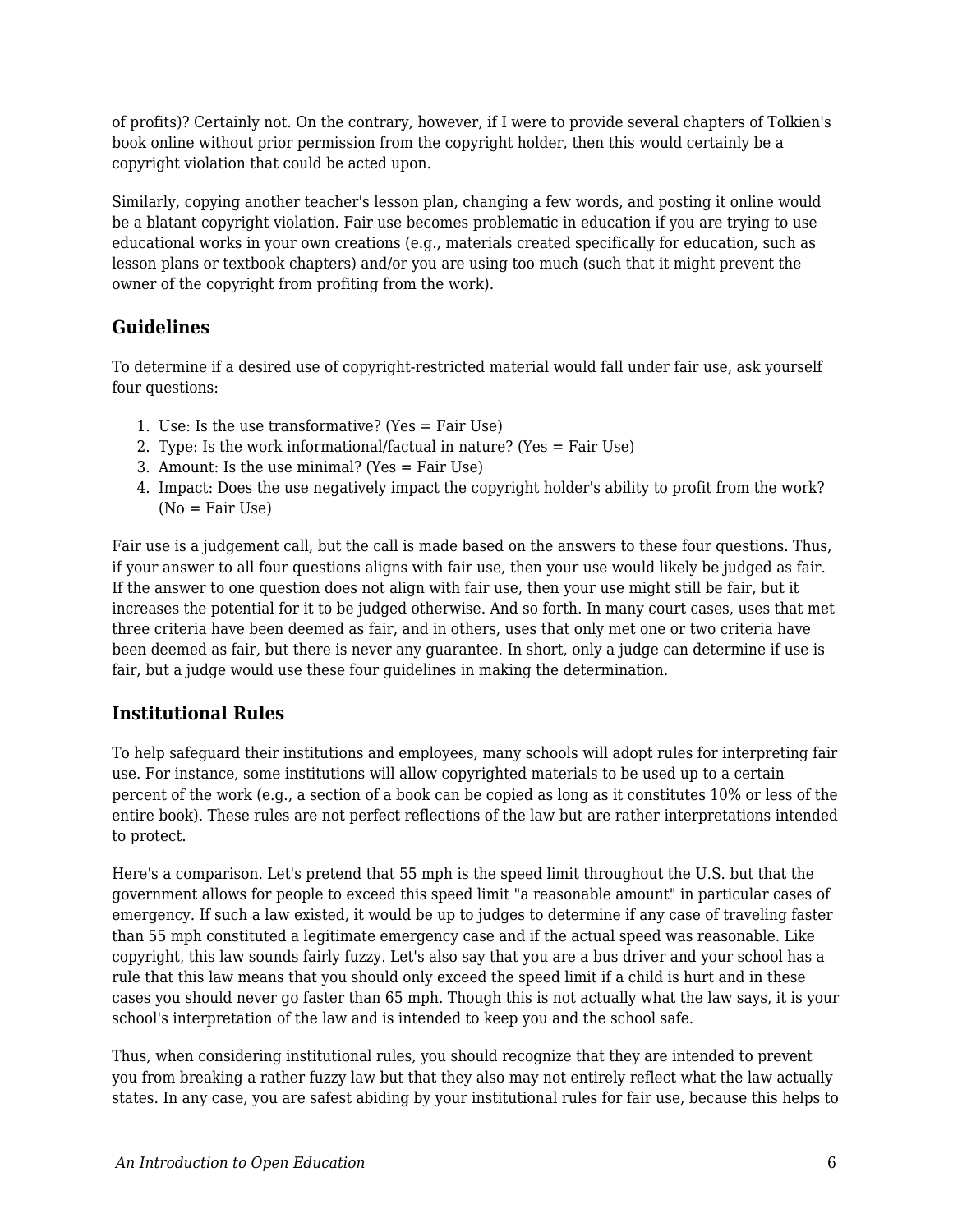ensure that your institution will be on your side if there is any question about your copyrightrestricted material use.

## **Parody**

Parody is one example of fair use in which copyrighted materials may be used to critique the author. Thus, using an image of someone to critique that person would probably be fair use (as in the case of [Galvin v. Illinois Republican Party \[https://edtechbooks.org/-PHQ\]\)](http://copyright.gov/fair-use/summaries/galvin-republican-party-2015.pdf). However, using one person's copyrighted works to critique a different person or an unrelated social issue (as in the case of many memes) would likely not be parody, since the copyrighted work is being used to make fun of something other than the author or the work itself.

## **Positive Examples**

These are examples that would probably qualify as fair use (i.e. they probably do not violate copyright):

- Quoting a few sentences from a book in a paper on literary criticism;
- Adding text to a movie screenshot to critique/parody the movie;
- Including a paragraph of text from a book in a quiz as background for asking questions;
- Showing a short clip from a popular movie to analyze how it was made.

## **Negative Examples**

These are examples that would probably NOT qualify as fair use (i.e., they probably violate copyright):

- Copying pages from a workbook for students to complete;
- Copying or remixing a lesson plan;
- Creating a calendar of pictures that were photographed by someone else;
- Including a popular song as background music on a YouTube video your students create;
- Holding a public screening of a movie in the school auditorium that you have purchased for personal use.

## **Navigating Fuzziness and Risk**

Fair use can be very fuzzy, and it may be that educators violate fair use regularly in their classrooms without worrying about legal repercussions. Even if copyright is violated, the risks associated with violation tend to vary by use. For instance, if you copy a lesson plan for use in your classroom without first gaining permission, the odds are that you will not run into any legal issues. However, if you try to sell this same lesson plan online or share it on your teacher blog, then the legal risk increases. This does not mean that you should violate copyright discretely, but merely that this decision would be based upon a moral imperative rather than legal risk.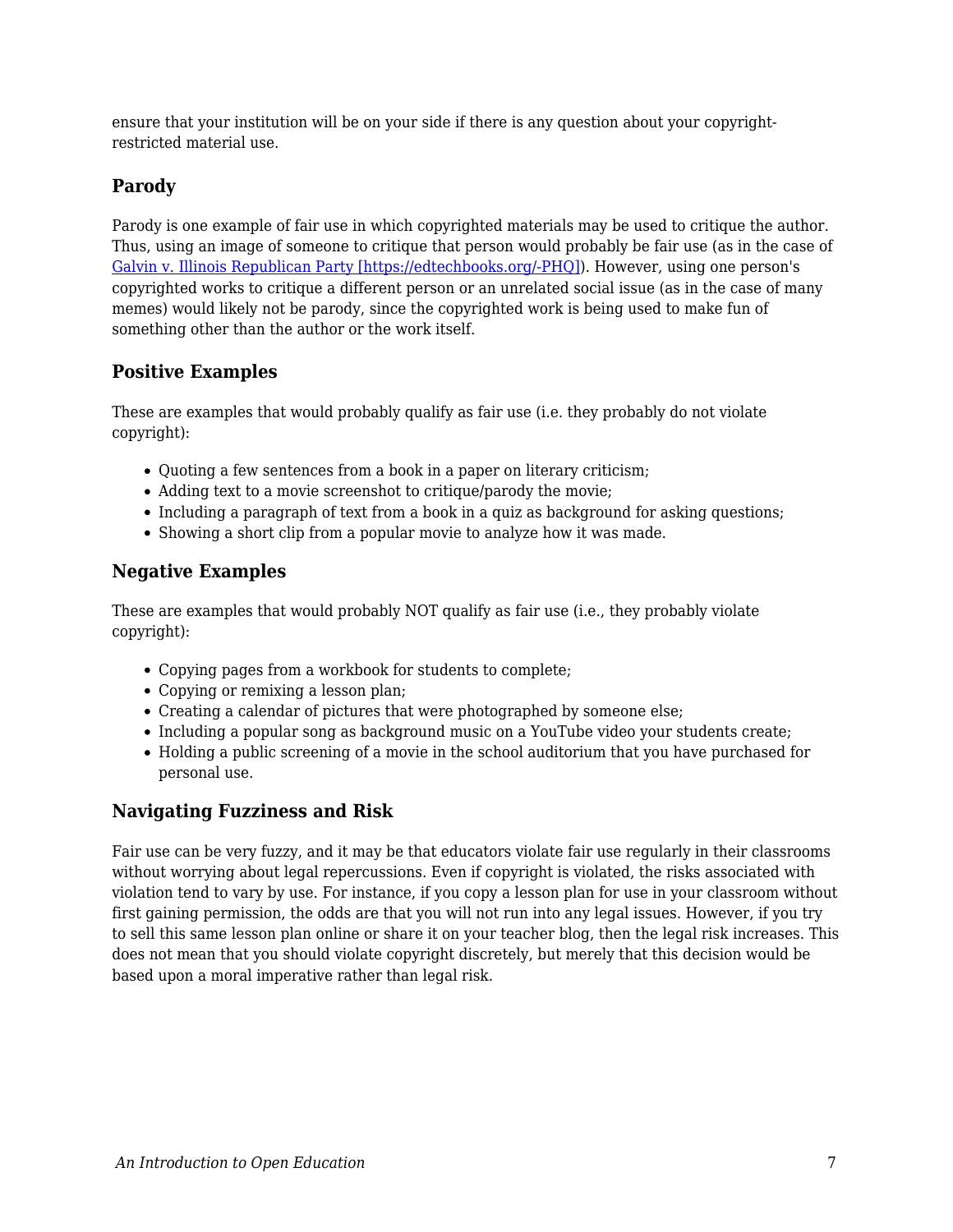

#### **The Bottom Line**

Fair use is complicated, only provides educators with limited opportunities for use, and is typically more of a headache than it is often worth when talking about any substantive use of copyrighted materials.

#### **Additional Resources**

The U.S. Government has recently started [archiving court cases related to fair use](http://copyright.gov/fair-use/fair-index.html), which may be instructive if you have specific questions about what courts are classifying as fair use and not.

## **Public Domain**

Copyright law varies from country to country, but in the US, Public Domain is a technical term referring to works that are not subject to copyright protection.



#### **Categories**

In general, there are three groups of works that are in the public domain:

- 1. Old works for which the copyright has expired;
- 2. Exempt works that may not be copyrighted or that were created under certain conditions;
- 3. Any works that have been released to the public domain by their authors.

#### **Old Works**

Under the current US copyright law, any copyrighted work will automatically pass into the public domain 70 years after the death of the author. In general terms, this means that virtually all classics or materials older than 120 years or so are in the public domain. To determine if a specific work is in the public domain, however, you should find out when the author died and add 70 years in order to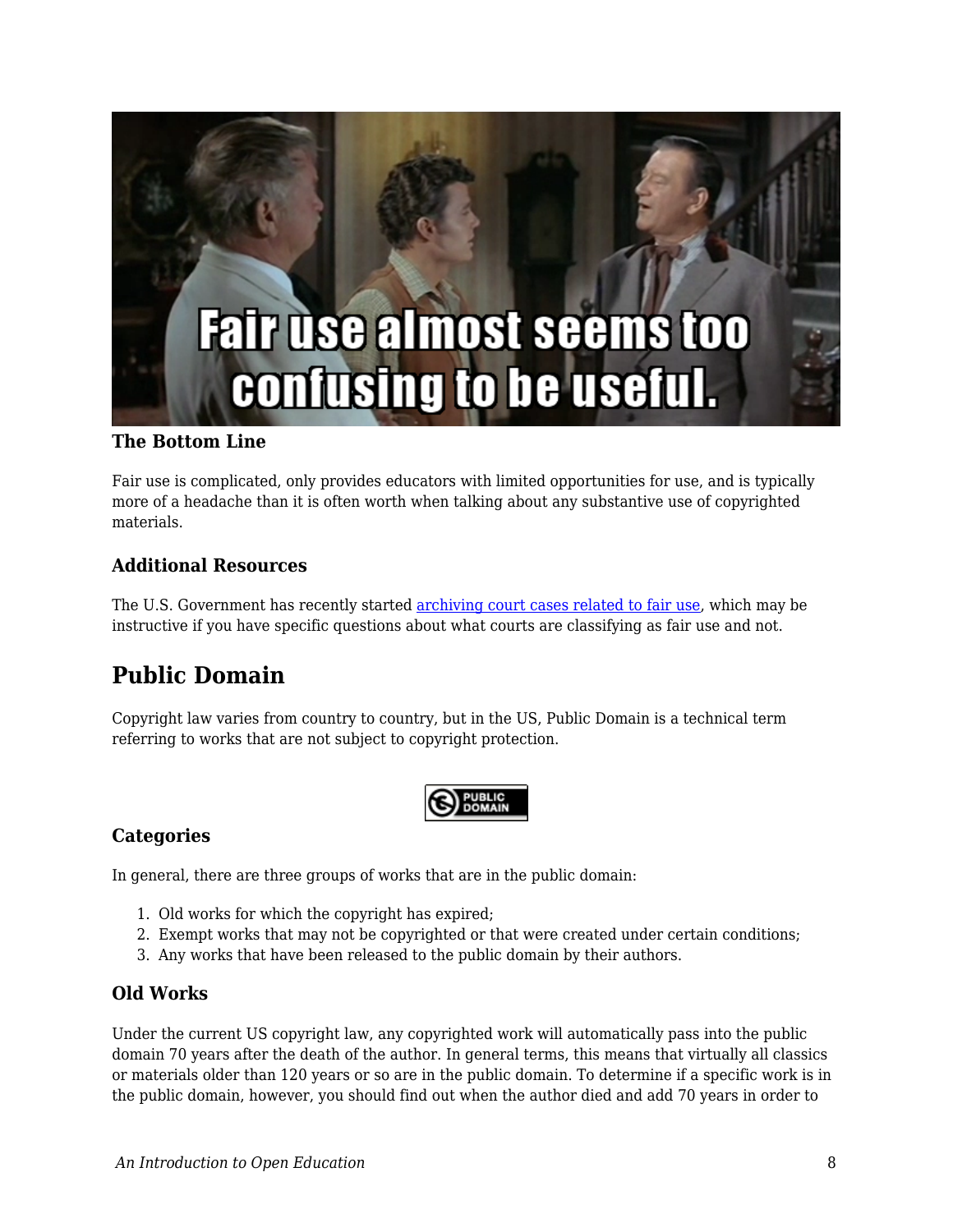determine the date at which copyright expires. This time frame has gradually been lengthened in US history, so some works may still be in the public domain that were created less than 70 years ago.



For instance, the John Wayne and Maureen O'Hara movie [McLintock! passed into the public domain](http://en.wikipedia.org/wiki/McLintock!) [in 1994](http://en.wikipedia.org/wiki/McLintock!).



Examples of public domain works

### **Exempt Works**

Copyright can only be applied to specific types of works (e.g., books, movies, images) and cannot be applied to general knowledge. For this reason, you do not need to cite anyone when you state a fact (e.g., "Jupiter is a planet"). Works may also be exempt from copyright if they are created under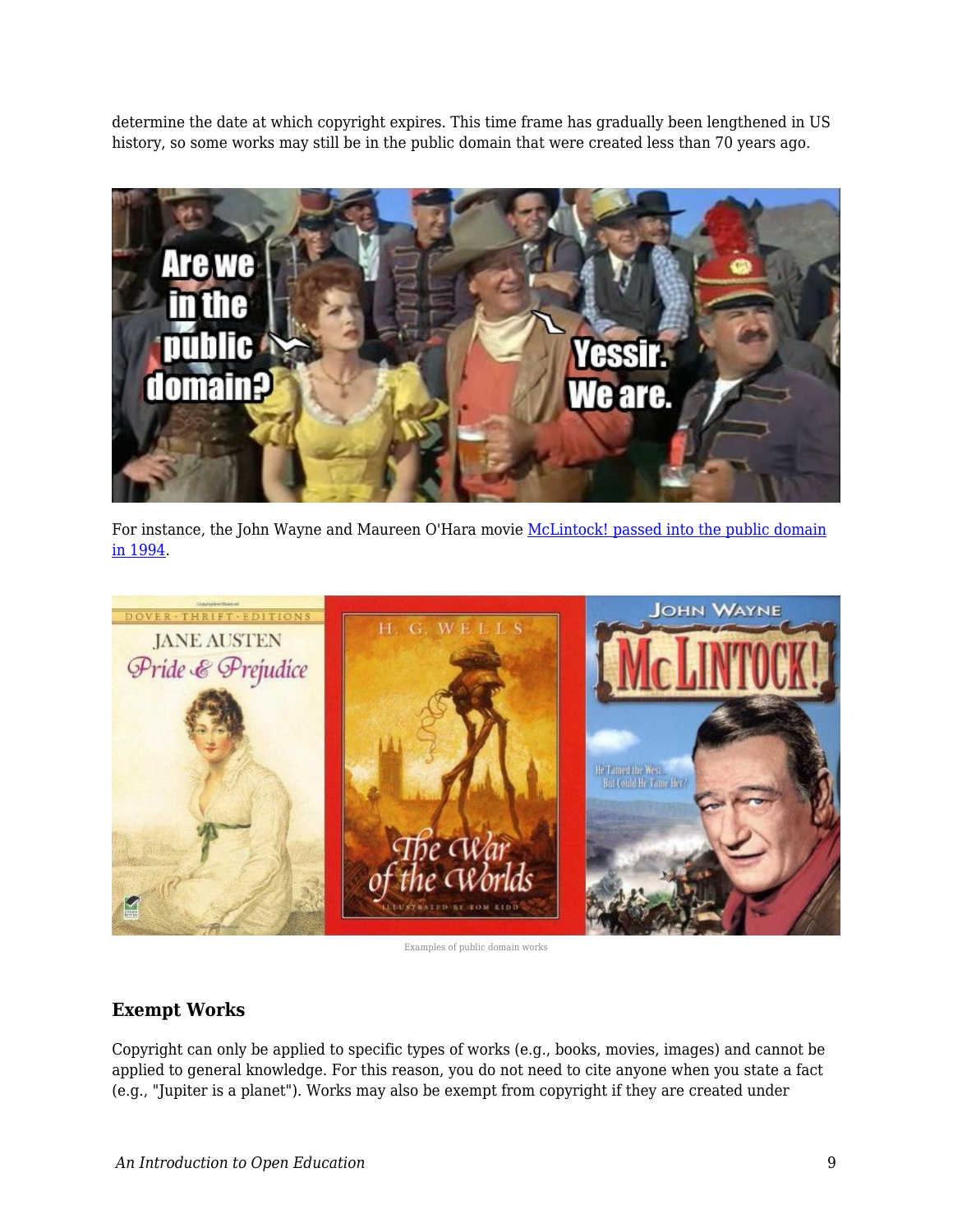certain conditions of employment. The most common example of this is when US federal employees create works as part of their jobs (e.g., active duty service men and women in the armed forces). Works that these individuals create (e.g., photos taken) may be placed in the public domain by virtue of their employment.

## **Released Works**

Any author of a work may willingly choose to release that work into the public domain by simply labelling the work (e.g., "this work is in the public domain"). By doing so, the author gives anyone (e.g., individuals, corporations) the right to use their work for any purpose, without limitation or attribution.

#### **Use**



Since they are not subject to copyright protection, public domain works may be used for anything and may even be included in derivative works and may be sold. There are no restrictions on how these works may be used, so citations are not generally needed. However, if you are using public domain content in your own work, it would be helpful for others to know what parts are public domain so that they know how they might also reuse and remix your content.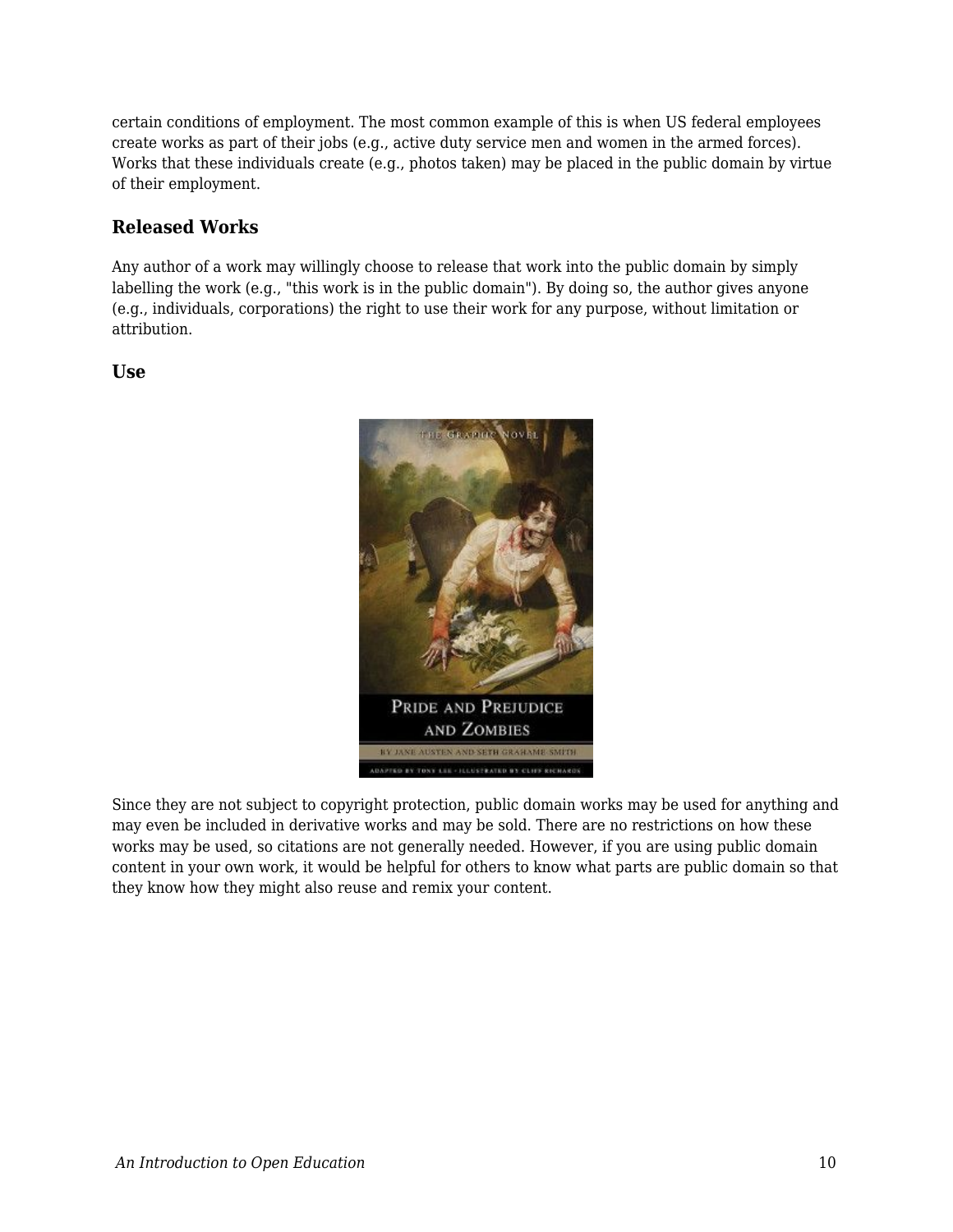### **Public Domain Repositories**

- [Project Gutenberg](http://www.gutenberg.org/)
- [Army Photos](http://www.army.mil/media/)
- [Library of Congress](http://www.loc.gov/)
- [Internet Archive](https://archive.org/)
- [U.S. Fish and Wildlife Digital Library](http://digitalmedia.fws.gov/)
- [Digital Public Library of America](http://dp.la/)

## **"Open" Resources**



[Watch on YouTube https://edtechbooks.org/-EC](https://www.youtube.com/embed/2gGA124fFgs?autoplay=1&rel=0&showinfo=0&modestbranding=1)

The terms ["open"](https://edtechbooks.org/k12handbook/glossary#open) and "free" colloquially have many meanings. "Free" generally has two that may be best understood by referring to their latin equivalents: *gratis* and *libre*. In the context of openly licensed materials or Open Educational Resources (OER), *gratis* means that content and resources are provided at no cost. *Libre* means that you are free to do what you want with these resources.

As an example of this distinction, you may find a website with "free" videos or another teacher may give you a set of old textbooks for "free" (i.e. *gratis*), but you are not then able to do whatever you want with those videos and textbooks (i.e. not *libre*). Similarly, Facebook is a *gratis* service, because you do not pay a fee to use it, but it is not a *libre* service, because you have only limited access to download, delete, or control your data within Facebook. This is an important distinction, because many *gratis* resources are not *libre*, and when we talk about *openness*, we mean both *gratis* and *libre*.

That is, *Gratis + Libre = Open*.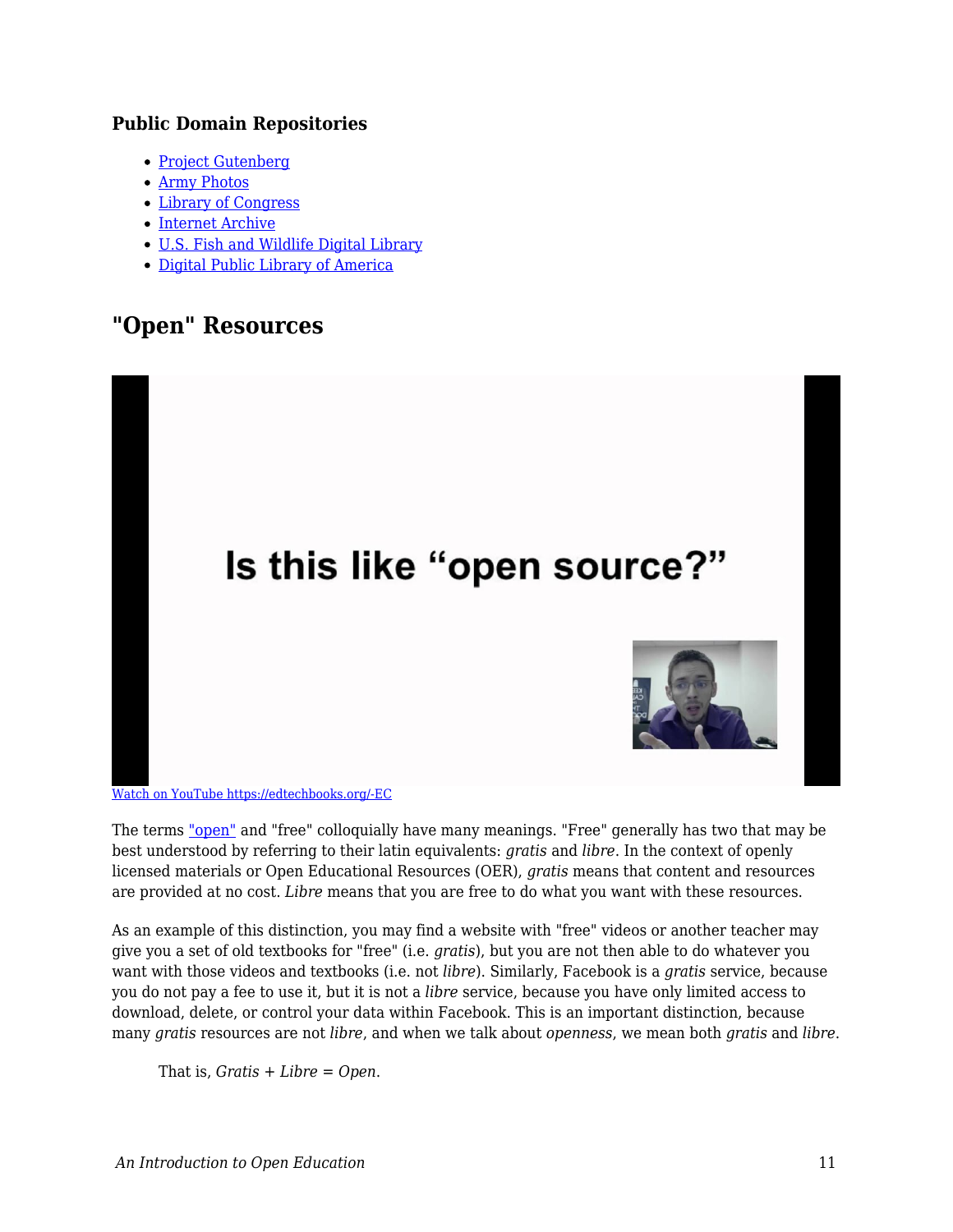## **The Five "R's" of Openness**

Openness may mean different things to different people, but when we refer to openness in terms of open licensing, we mean openness that gives us freedom to do the five R's:

- 1. Retain
- 2. Reuse
- 3. Redistribute
- 4. Revise
- 5. Remix

Hilton III, J., Wiley, D., Stein, J., & Johnson, A. (2010). [The four Rs of openness and](http://www.tandfonline.com/doi/abs/10.1080/02680510903482132#.VUlLRflVhBc) [ALMS analysis: frameworks for open educational resources](http://www.tandfonline.com/doi/abs/10.1080/02680510903482132#.VUlLRflVhBc). *Open Learning, 25*(1), 37-44.

## **Open Licensing**

Sometimes authors of creative works who want to share them openly want to maintain some control over what others can do with their work. Open Licenses have arisen as a means for openly sharing content while at the same time preserving desired rights to the author.

Open licenses find a nice balance between the restrictions of copyright and the unfettered freedoms of public domain, making them a good option for anyone desiring to share their work with others. Authors of creative works have the right to release those works under any license they choose (except in cases where they have signed over that right to a publisher, employer, etc.). The table below provides three examples of common open licenses.

#### **Table 1**

#### *Common Open Licenses*

| Common Open Licenses                            |         |                                                          |  |  |  |
|-------------------------------------------------|---------|----------------------------------------------------------|--|--|--|
| <b>Name</b>                                     | Image   | <b>Links</b>                                             |  |  |  |
| <b>Creative Commons</b>                         | O<br>ΒY | <b>• Creative Commons</b>                                |  |  |  |
| <b>GNU General Public License (GNU-</b><br>GPL) |         | • GNU License<br>· Wikipedia: GNU General Public License |  |  |  |
| <b>MIT License</b>                              |         | • MIT License Template<br>· Wikipedia: MIT License       |  |  |  |

**Creative Commons**

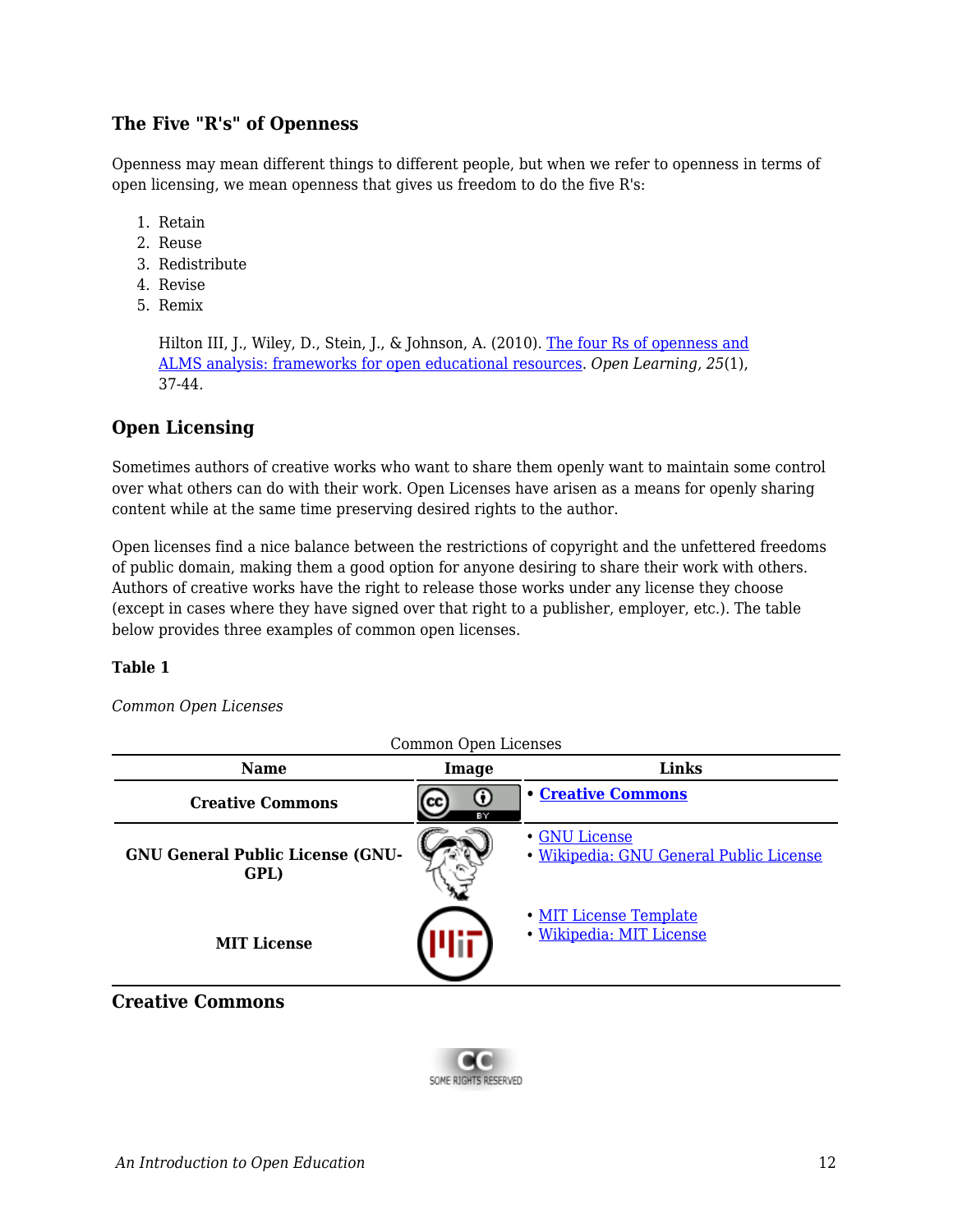To help authors to release their works easily and in a manner that safeguards the rights that they care about, a number of template licenses have been created by [Creative Commons.](http://creativecommons.org/) Many works found on the internet are licensed under one of these types of licenses, and in general, you do not need permission to use them in your work as long as you properly attribute (cite) them and abide by any additional requirements set forth in the license.

Creative Commons licenses come in a number of varieties. Two are merely restatements of [Public](https://edtechbooks.org/k12handbook/glossary#public_domain) [Domain](https://edtechbooks.org/k12handbook/glossary#public_domain), while the rest provide the author of a work the ability to retain varying levels of control of how the work may be used. The most general Creative Commons license is the **CC BY** or **Creative Commons Attribution** license, which basically means that others are free to reuse, redistribute, revise, and remix the creation as long as they properly cite the author. More information about each license is provided in the following table.

#### **Table 2**

| Creative Commons License Brief Explanation Table                                    |                                |                                                                                                                                                                                                                  |  |  |  |
|-------------------------------------------------------------------------------------|--------------------------------|------------------------------------------------------------------------------------------------------------------------------------------------------------------------------------------------------------------|--|--|--|
| <b>License Type</b>                                                                 | Image                          | <b>Brief Explanation</b>                                                                                                                                                                                         |  |  |  |
| <b>Public Domain - By Age</b>                                                       | <b>PUBLIC</b><br>DOMAIN        | These works are not subject to copyright or<br>their copyright has expired.                                                                                                                                      |  |  |  |
| <b>Public Domain - Released</b>                                                     | <b>PUBLIC</b><br><b>DOMAIN</b> | These works are released to the public domain<br>by their authors before the copyright has<br>expired.                                                                                                           |  |  |  |
| <b>Creative Commons Attribution (CC BY)</b>                                         | Ο<br>(cc)<br><b>BY</b>         | Others may reuse, redistribute, revise, and<br>remix the creation as long as they cite you.                                                                                                                      |  |  |  |
| <b>Creative Commons Attribution-</b><br><b>ShareAlike (CC BY-SA)</b>                | ⊚<br>0<br>SA.                  | Others may reuse, redistribute, revise, and<br>remix the creation as long as they cite you and<br>share their creation under an identical license.                                                               |  |  |  |
| <b>Creative Commons Attribution-</b><br><b>NoDerivs (CC BY-ND)</b>                  | ⊜<br>ω<br><b>ND</b>            | Others may reuse and redistribute the creation<br>as long as they cite you. They may not remix it<br>or revise it.                                                                                               |  |  |  |
| <b>Creative Commons Attribution-</b><br>NonCommercial (CC BY-NC)                    | ക                              | Others may reuse, redistribute, revise, and<br>remix the creation as long as they cite you, but<br>they may not use your creation for commercial<br>purposes.                                                    |  |  |  |
| <b>Creative Commons Attribution-</b><br>NonCommercial-ShareAlike (CC BY-<br>$NC-SA$ | cc.                            | Others may reuse, redistribute, revise, and<br>remix the creation as long as they cite you and<br>share their creation under an identical license.<br>They may not use your creation for commercial<br>purposes. |  |  |  |
| <b>Creative Commons Attribution-</b><br>NonCommercial-NoDerivs (CC BY-NC-<br>ND)    |                                | Others may reuse and redistribute the creation<br>as long as they cite you. They may not remix it,<br>revise it, or use it for commercial purposes.                                                              |  |  |  |

*Creative Commons License Brief Explanation Table*

#### **Finding Resources**

In general, copyleft and creative commons licenses value open practices in that they seek to allow for works to be [reused, redistributed, revised, and remixed,](http://contentdm.lib.byu.edu/cdm/ref/collection/IR/id/774) but licenses vary based upon what is required of the user to do so legally. For instance, the Creative Commons Attribution license (or [CC-](http://creativecommons.org/licenses/by/3.0/us/) $\underline{BY}$ ) requires the user of the work to give appropriate credit, to provide links to the license, and to not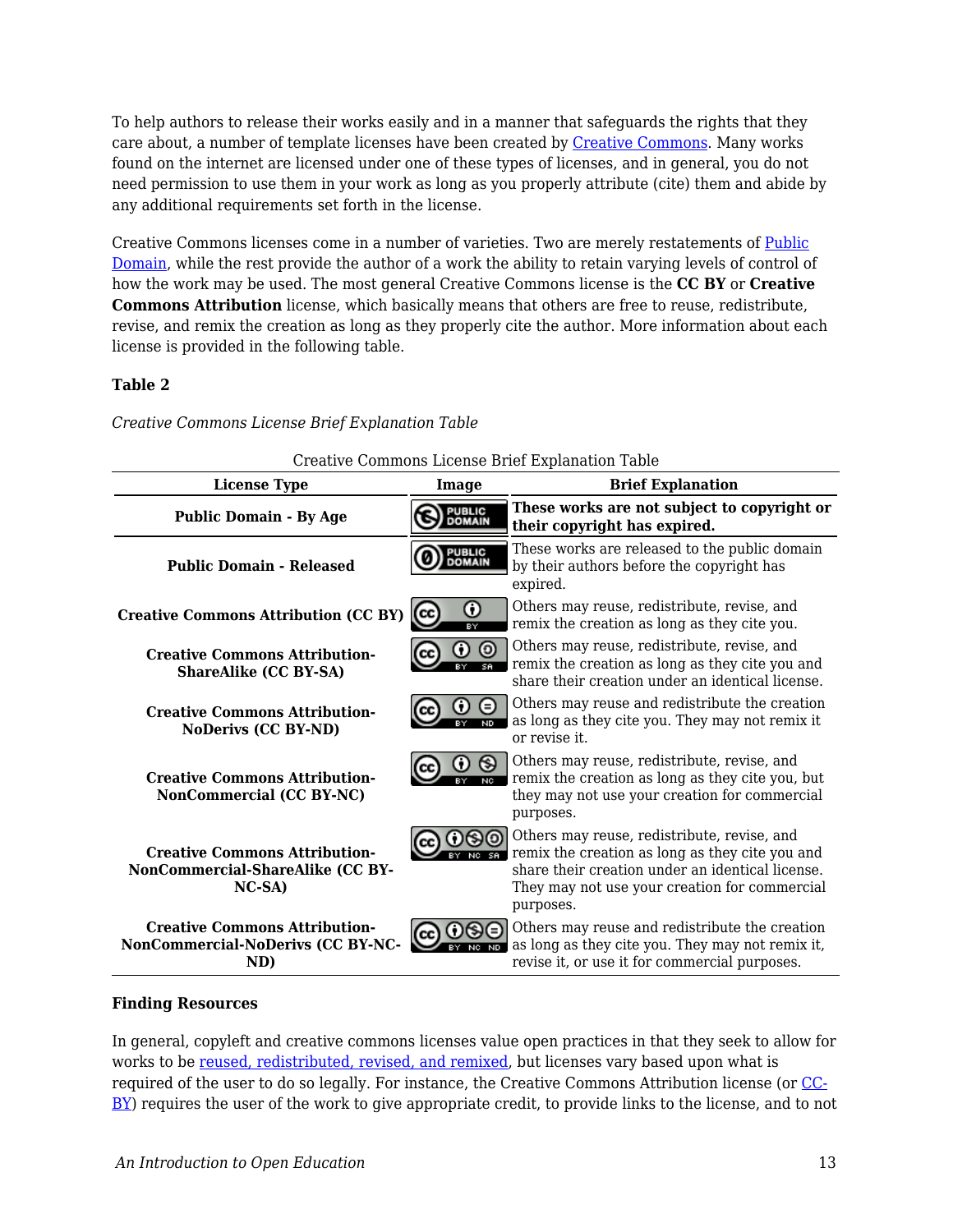suggest that the original author endorses any new use of the resource.

More details on specific Creative Commons licenses are provided in the Attribution Quick Reference Guide. There are a number of libraries, search engines, and search engine settings that allow you to easily search for copyleft-licensed works. Some popular examples include:

- [Wikimedia Commons \[http://commons.wikimedia.org/\]](http://commons.wikimedia.org/)
- [Creative Commons Search](http://search.creativecommons.org/)
- [Flickr Creative Commons](https://edtechbooks.org/-LF)
- [Vimeo Creative Commons](https://edtechbooks.org/-sA)
- [Creative Commons Music](https://edtechbooks.org/-JJ)

If a work (e.g., picture, song, video, lesson plan, rubric) does not have a statement of copyright status attached to it, you should generally assume that it is copyrighted and should seek permission before using it.

### **Open Content Providers**

Open educational resources (OER) are made available from many different sources. This list, though not exhaustive, includes some of the more prominent providers. Explore these resources to find material that will be useful for you in your classroom, taking note of what licenses resources are released under. Watch this video to learn how to use a search engine to find openly licensed content.



[Watch on YouTube https://edtechbooks.org/-Iu](https://www.youtube.com/embed/vQfyDFvLHZE?autoplay=1&rel=0&showinfo=0&modestbranding=1)

#### **Open Textbooks & Curricula**

- 1. [Open Textbook Library](https://open.umn.edu/opentextbooks/)
- 2. [CK-12 \[http://www.ck12.org\]](http://www.ck12.org)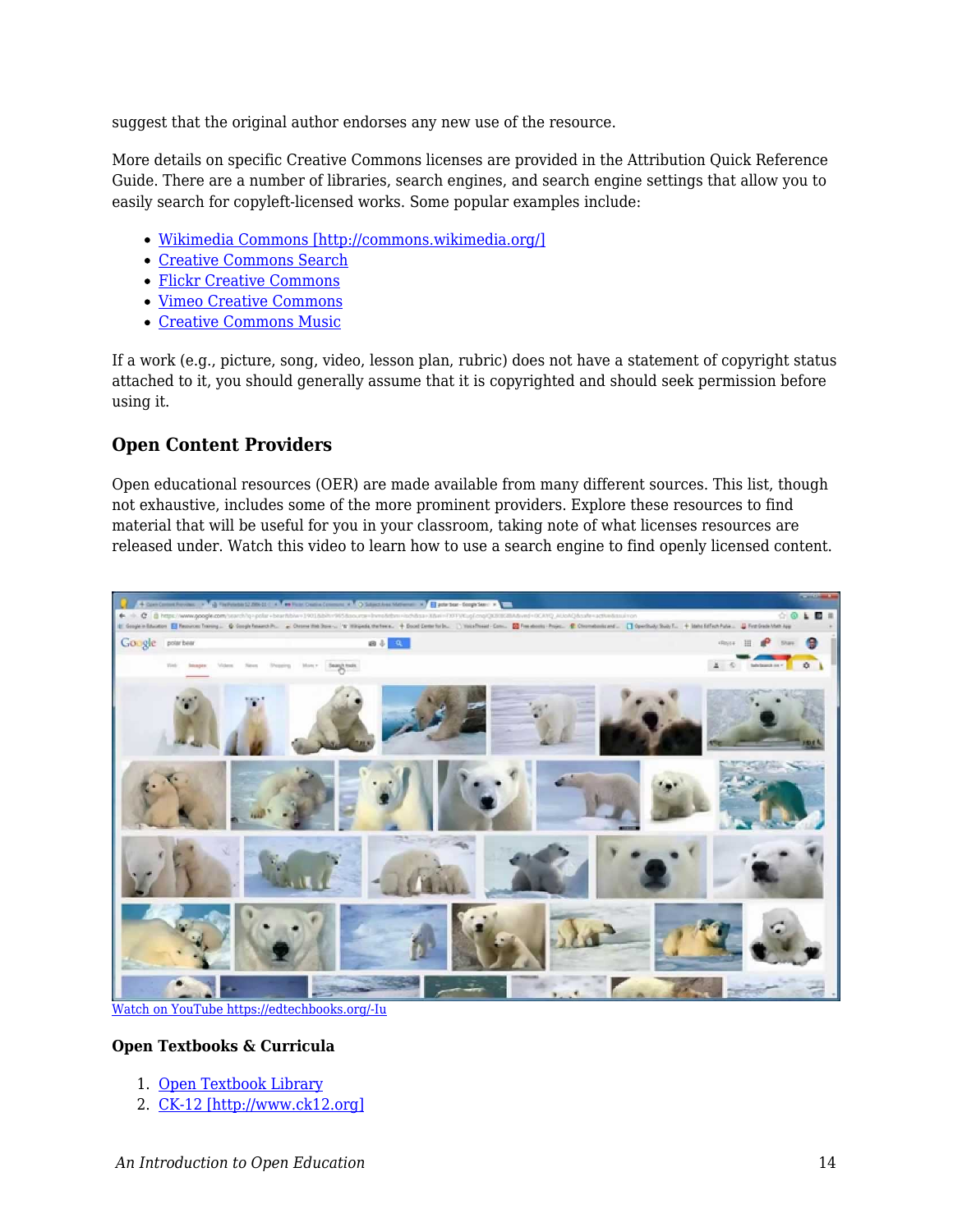- 3. [Saylor \[http://saylor.org\]](http://saylor.org)
- 4. [Boundless \[http://boundless.com\]](http://boundless.com)
- 5. [Connexions / OpenStax Library \[http://cnx.org\]](http://cnx.org)
- 6. [Textbook Equity \[http://textbookequity.org/\]](http://textbookequity.org/)
- 7. [BC Campus \[http://open.bccampus.ca\]](http://open.bccampus.ca)
- 8. [Wiki Books \[http://en.wikibooks.org\]](http://en.wikibooks.org)
- 9. [Odell Education \[http://odelleducation.com/\]](http://odelleducation.com/)
- 10. [Cool4Ed \[http://www.cool4ed.org/\]](http://www.cool4ed.org/)
- 11. [Merlot \[https://edtechbooks.org/-GA\]](http://www.merlot.org/merlot/index.htm)

#### **Search Engines**

- 1. [OER Commons \[https://www.oercommons.org/\]](https://www.oercommons.org/)
- 2. [Creative Commons Search](http://search.creativecommons.org/)
- 3. [Google Advanced Search](https://www.google.com/advanced_search)\*
- 4. [Google Advanced Image Search\\*](http://www.google.com/advanced_image_search)
- 5. [Yahoo Image Search](http://images.search.yahoo.com)\*\*

\* Be sure to set usage rights to "free to use share or modify". \*\* Be sure to click the arrow in the top left and select "Labeled for Reuse" in the bottom left.

#### **Text Content Providers**

- 1. [Wikipedia](https://edtechbooks.org/-nW)  open encyclopedia
- 2. [Simple English Wikipedia \[http://simple.wikipedia.org\]](http://simple.wikipedia.org) simplified encyclopedia
- 3. [Project Gutenberg \[http://www.gutenberg.org\]](http://www.gutenberg.org)  public domain texts
- 4. [Wiki Source \[http://en.wikisource.org\]](http://en.wikisource.org)  source materials
- 5. [Wiki Quote \[http://en.wikiquote.org\]](http://en.wikiquote.org)  quotations

#### **Media Content Providers**

- 1. [Wikimedia Commons \[http://commons.wikimedia.org\]](http://commons.wikimedia.org) open media
- 2. [Digital Public Library of America \[http://dp.la/\]](http://dp.la/) public domain works
- 3. [LibriVox \[http://librivox.org\]](http://librivox.org) public domain audio books
- 4. [Photo Pin \[http://photopin.com\]](http://photopin.com)  open photos from Flickr
- 5. [Internet Archive \[https://archive.org\]](https://archive.org)  public domain works
- 6. [U.S. Army \[http://www.army.mil/media/\]](http://www.army.mil/media/)  public domain images
- 7. [Flickr](https://edtechbooks.org/-LF)  creative commons images
- 8. [Vimeo](https://edtechbooks.org/-sA)  creative commons videos
- 9. [Creative Commons Music](https://edtechbooks.org/-JJ) various creative commons music sites
- 10. [Jamendo \[http://jamendo.com\]](http://jamendo.com) creative commons music
- 11. [Animal Photos \[http://animalphotos.info\]](http://animalphotos.info) animal photos
- 12. [Library of Congress \[http://www.loc.gov/\]](http://www.loc.gov/) public domain works
- 13. [Internet Archive \[https://archive.org\]](https://archive.org)  public domain works
- 14. [U.S. Fish and Wildlife Digital Library \[http://digitalmedia.fws.gov/\]](http://digitalmedia.fws.gov/) public domain works (mostly)

#### **Open Courses**

1. [Lumen Learning](https://edtechbooks.org/-cI)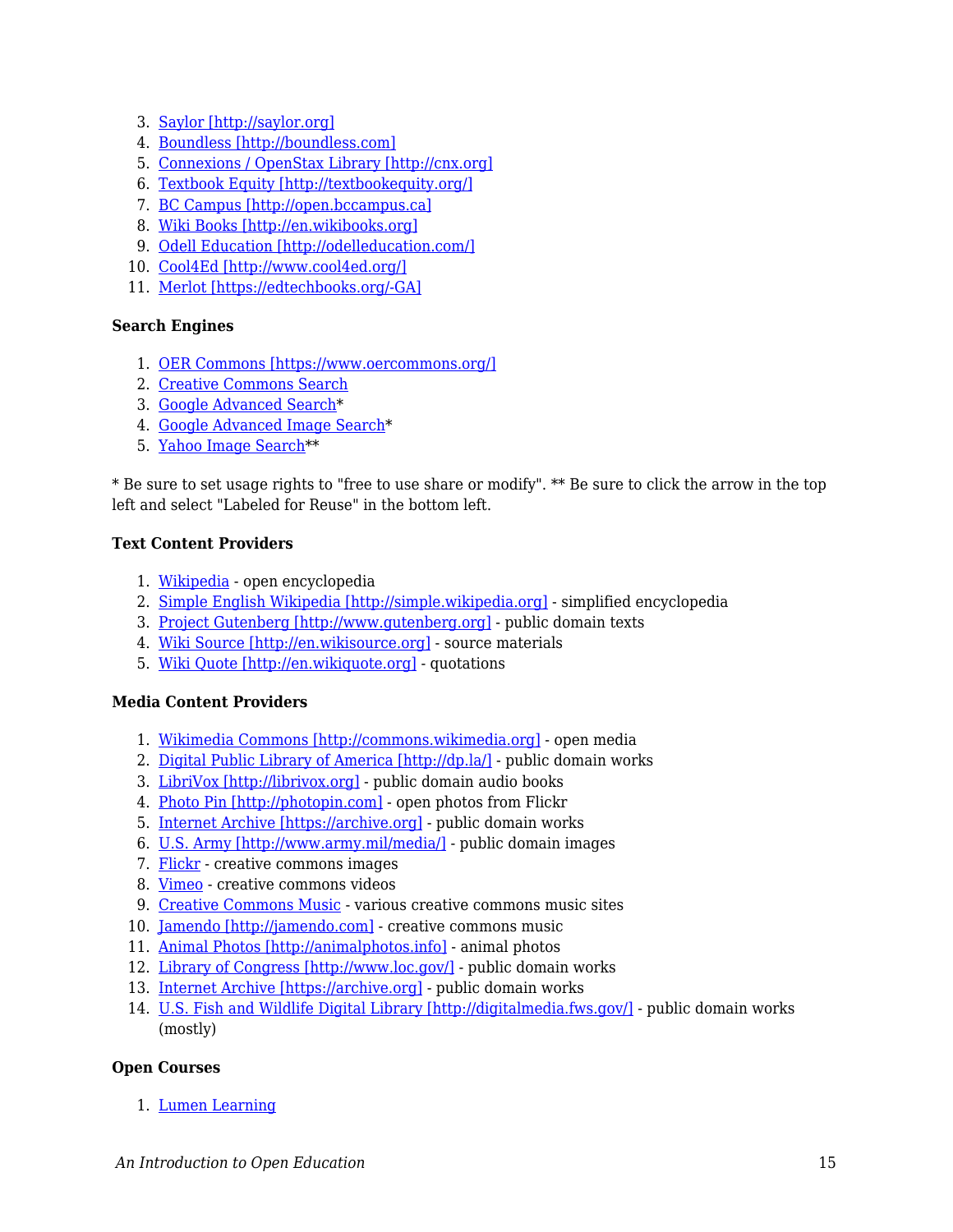2. [Wikiversity \[http://en.wikiversity.org\]](http://en.wikiversity.org)

#### **Tools**

These tools are not technically open educational resources, but they can be used to aide you in creating, remixing, and sharing open educational resources.

- 1. [Google Drive \[http://drive.google.com\]](http://drive.google.com) write and create collaboratively
- 2. [Rewordify \[http://rewordify.com\]](http://rewordify.com) simplify difficult texts
- 3. [Text Compactor \[http://textcompactor.com\]](http://textcompactor.com)  summarize texts
- 4. [Simplish \[http://www.simplish.org\]](http://www.simplish.org)  simplify and summarize texts
- 5. [Open Text Summarizer](https://edtechbooks.org/-vL)  summarizes nonfiction texts

## **Attribution**

When utilizing someone else's work in your own, you should be sure to attribute the work. In education, we generally use [formatting guidelines from the American Psychological Association](http://www.apastyle.org/) [\(APA\)](http://www.apastyle.org/), and you should cite works according to these guidelines if required for a research paper or publication. However, in most situations, a simpler citation that includes the work's title, author, license, and url will be appropriate. All work licensed under an open license will generally require you to properly attribute (cite) the resource in order to use it in your own work. **Failure to properly cite one of these works if it is used in your own work is a violation of copyright.** At minimum, you should attribute such works with the following information:

## **Attribution Items**

**Title**

What is the title of the work (e.g., name of article, picture, or song)?

#### **Author**

Who created the work?

#### **Source**

Where did you find the work (e.g., url)?

#### **License**

What license is the work shared under (e.g., CC BY)?

As possible, you should also cite these works in such a way that it is clear to which portions of content the attribution refers and so that the attribution is prominent. For instance, if you include a Creative Commons image in a book you are writing, the attribution should be included as a caption under the image. When such attribution is not possible, including attributions in a works cited page is acceptable if it is clear to which content each reference belongs (e.g., providing page numbers).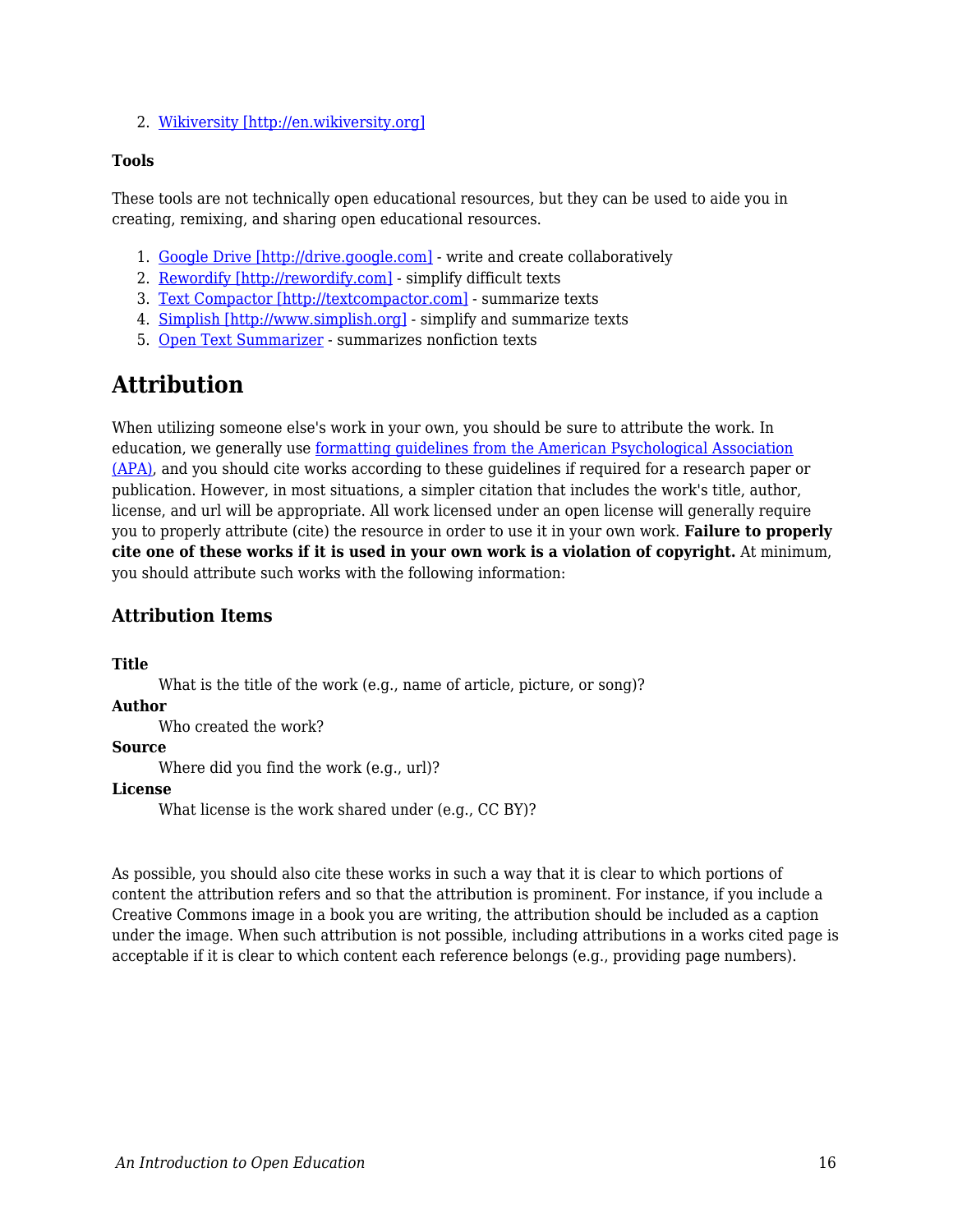### **Common Questions**

If there is no author mentioned, how do I cite the resource?

Use the author of the website. If the website does not have a mentioned author, use the name of the website (e.g., "CK-12").

What if there is no copyleft license or notice of public domain mentioned?

Remember, just because no copyright symbol is present does not mean that the work is open (e.g., not every page of a Harry Potter book has a copyright symbol on it, but it is still copyrighted). Since everything is automatically copyrighted, you should generally assume that all work is copyrighted and should not treat it as an open resource without further investigation.

May I use a copyrighted work if I properly cite the author?

This depends on what you are using it for (see the discussion of fair use), but generally, you must have written permission to use it in any significant way.

If something is marked as released under Creative Commons, but there is no specific license identified, which should I use?

You should probably either use the most restrictive license (CC BY-NC-ND) or the most common license (CC BY). Use your best judgment.

Can I modify or revise an openly licensed work?

This depends on the license. In most cases, yes, but you may need to release your new work under the same license. The primary times when you cannot do this would be when the license prohibits derivative works (e.g., any CC BY-ND and CC BY-NC-ND).

Can I use *Royalty Free* work?

This is tricky. Royalty Free does not generally mean free as in *libre* (i.e. free to use for whatever). Rather, it typically means that you can use a work in a very specific way (e.g., print an image up to ten times) that will vary based upon the provider. So, *royalty free* is essentially just another way of saying *copyrighted*, but the material might be able to be used in some very limited manner without paying a fee.

If something is copyrighted, does that mean I cannot ever use it?

You *can* use it *if* you have the *copyright holder's permission*. You can always contact the owner and ask her/him if you can use it. Open resources are handy, simply because they make it easier for you to use materials without asking permission every time you want to use something.

## **Sharing Your Work**

As the author of a creative work, you can release your it under an open license or into the public domain. All you need to do is place the Creative Commons license on your work or state that the work is in the public domain, and this allows others to know how they can use it. For example, by simply placing "CC BY 3.0" below a picture, you give anyone the right to use it for any purpose as long as they attribute you as the author.

#### **Public Domain or an Open License?**

As the author of a creative work, you should consider the benefits of different ways of sharing your content. In short, if you don't care how it's used but just want others to be free to use it, release it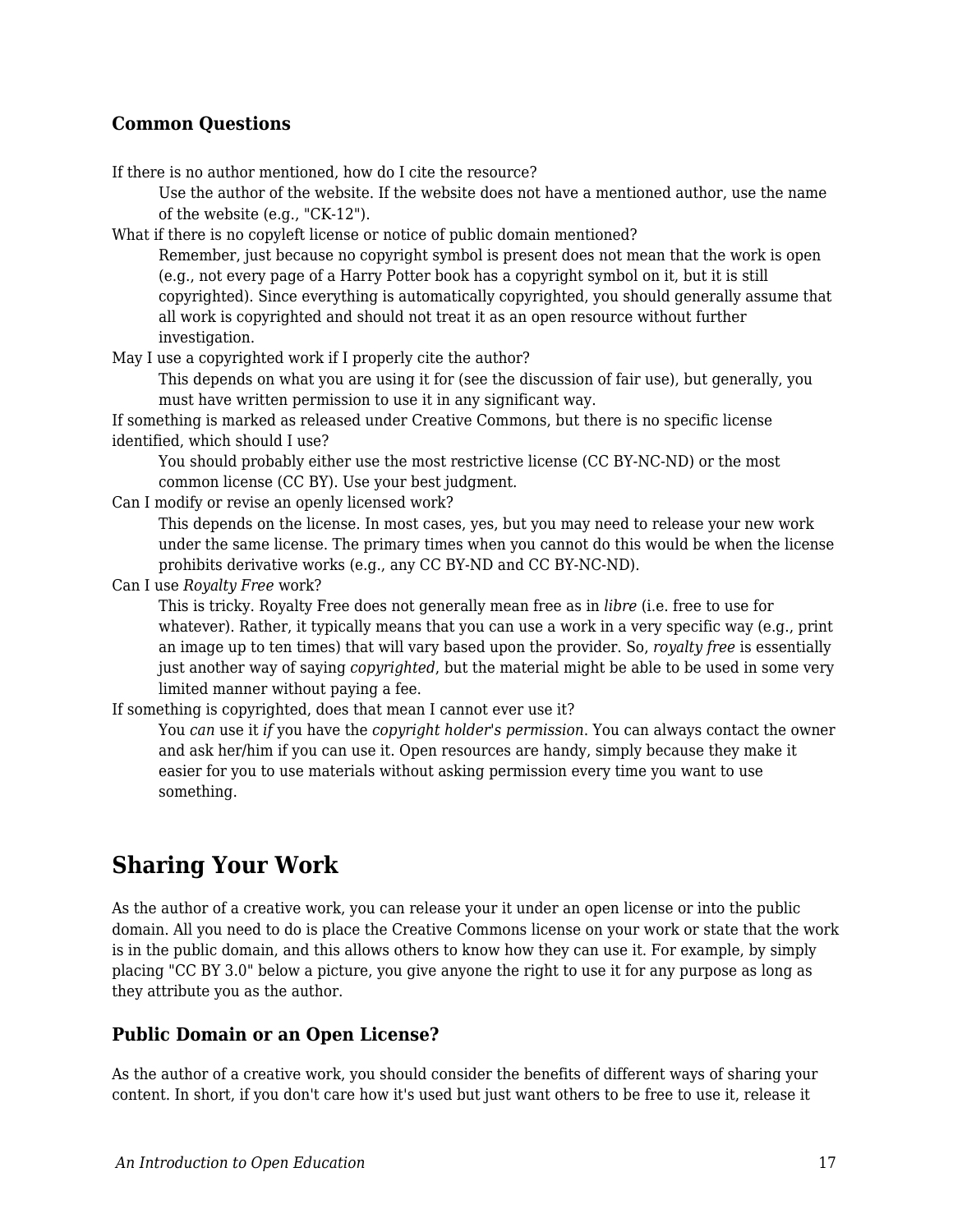into the public domain. If you want to receive credit (be cited) when others use it, use CC BY 3.0. For a more detailed walkthrough of how you should release your content, follow the steps provided in the table below.

#### **Table 3**

Workflow for Choosing a License

| <b>Step</b>  | <b>Question</b>                                                                                                 | Yes                               | No.          |
|--------------|-----------------------------------------------------------------------------------------------------------------|-----------------------------------|--------------|
|              | Do you want to allow anyone anywhere to use the work<br>however they want without giving you credit?            | <b>Public Domain Go to Step 2</b> |              |
| $\mathbf{2}$ | Do you want to make sure that anyone who uses your work also Go to Step 3<br>shares their work in the same way? |                                   | Go to Step 4 |
| 3            | Do you want to prevent others from profiting from your work?                                                    | CC BY-NC-SA CC BY-SA              |              |
| 4            | Do you want to prevent people from changing your work?                                                          | Go to Step 5                      | CC BY        |
| 5            | Do you want to prevent others from profiting from your work?                                                    | CC BY-NC-ND CC BY-ND              |              |

More details about the Creative Commons licenses may be found on the [Creative Commons website](https://creativecommons.org/).

### **Example Statements**

Releasing your work under an open license is easy. Just place a statement somewhere on your work that states what license you are releasing it under. The Creative Commons site provides a wizard to create a statement and image for you, or here are a few more examples:

- This work is released under a CC BY 3.0 open license by [Your Name Here].
- This work is released into the public domain.

## **Conclusion**

This chapter has provided an overview of copyright, public domain, fair use, and open licenses. With this knowledge, teachers should feel sufficiently knowledgeable to use copyright-restricted resources in a legal manner. They should also be able to find and use public domain and openly licensed resources, to properly cite them, and to release their own creations openly.